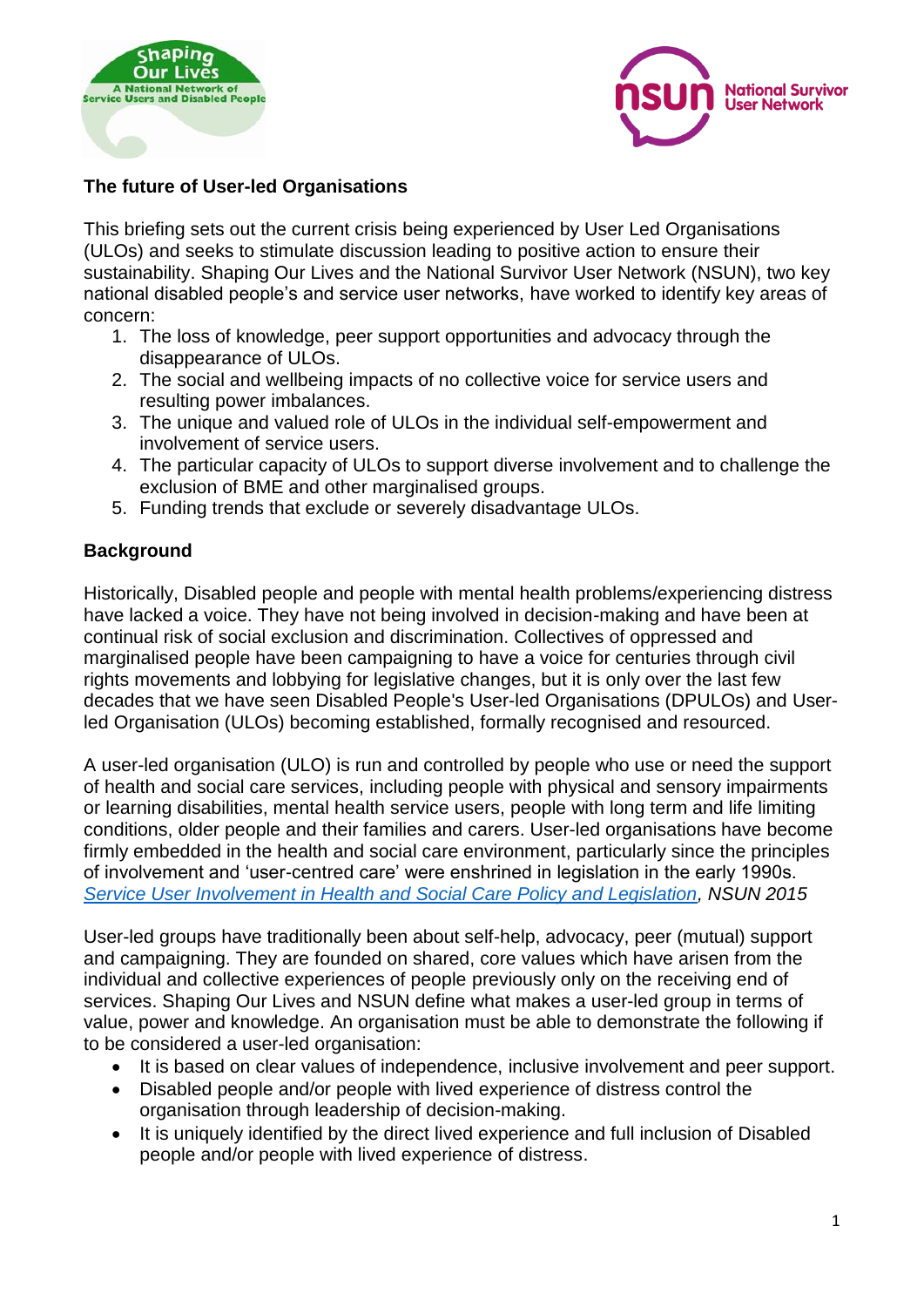Over the last 20 years many user-led groups have become service providers, providers of activity, advocacy, involvement and peer support with an emphasis on prevention. For many people, being involved in or leading a user-led group has meant overcoming a 'state of powerlessness' (WHO 2010), gaining more self-esteem and exerting more influence on social and political decision-making processes.

### **The value of user-led groups**

- **Power -** working to redistribute power within initiatives where the independence, agency and autonomy of service users/survivors is being eroded or ignored.
- **Knowledge -** challenging the hierarchy of evidence and promoting the validity of experiential knowledge.
- **Authentic voice** legitimate and credible because it is based on direct experience and not heard by proxy or influenced by an organisational or provider agenda.
- **Specialist expertise**  the knowledge and skills held by user-led groups about the needs of local service users can help make commissioning decisions and existing service provision more effective and efficient.
- **Inclusion** identifying and overcoming barriers for marginalised and racialised groups to tackle exclusion by providing opportunities to develop confidence and skills, social networks, a sense of community.
- **Influence** improving services and support through involvement and co-production activities and independent, changing perceptions through collective action.
- **Information** sharing of personal and professional resources to make lives better as well as a single point of contact for commissioners and service providers about current issues and ideas for improvement.
- **Prevention** creating resilient communities through leadership and the direct voice of experience promoting good health and wellbeing.

#### **The scope of the problem**

At the end of 2016 NSUN conducted a review of its member groups and found that over 150 had closed and 55 new groups had joined the network. By July 2017 another eight organisations had closed, totalling 158 closures. In comparison, the previous review found that 20 groups had closed and about the same amount joined. The 158 closures over an approximate 18-month period included user-led groups and non-user-led groups/and smaller to medium-sized organisations. 74% (n-117) of the closures were user-led groups.

Shaping Our Lives has deleted 124 user-led groups from our national network since 2016 and updated details for 60 members. This is a loss of 26% of our user-led groups from the national network in less than three years. Our own evidence and other trends identified across the sector reveal a startling fact that the diversity of our sector is under threat.

NCVO's UK Civil Society Almanac 2018 states that the voluntary sector's economy is dominated by larger charities (with an annual income of over £1m). "*Only around 3% of all voluntary organisations have an annual income of over £1m, but these large organisations account for 81% of the sector's total income. While the number and proportion of small organisations is decreasing, the number and proportion of large charities is increasing. In 2013/14 we decided there were enough organisations (39) with an income above £100m to*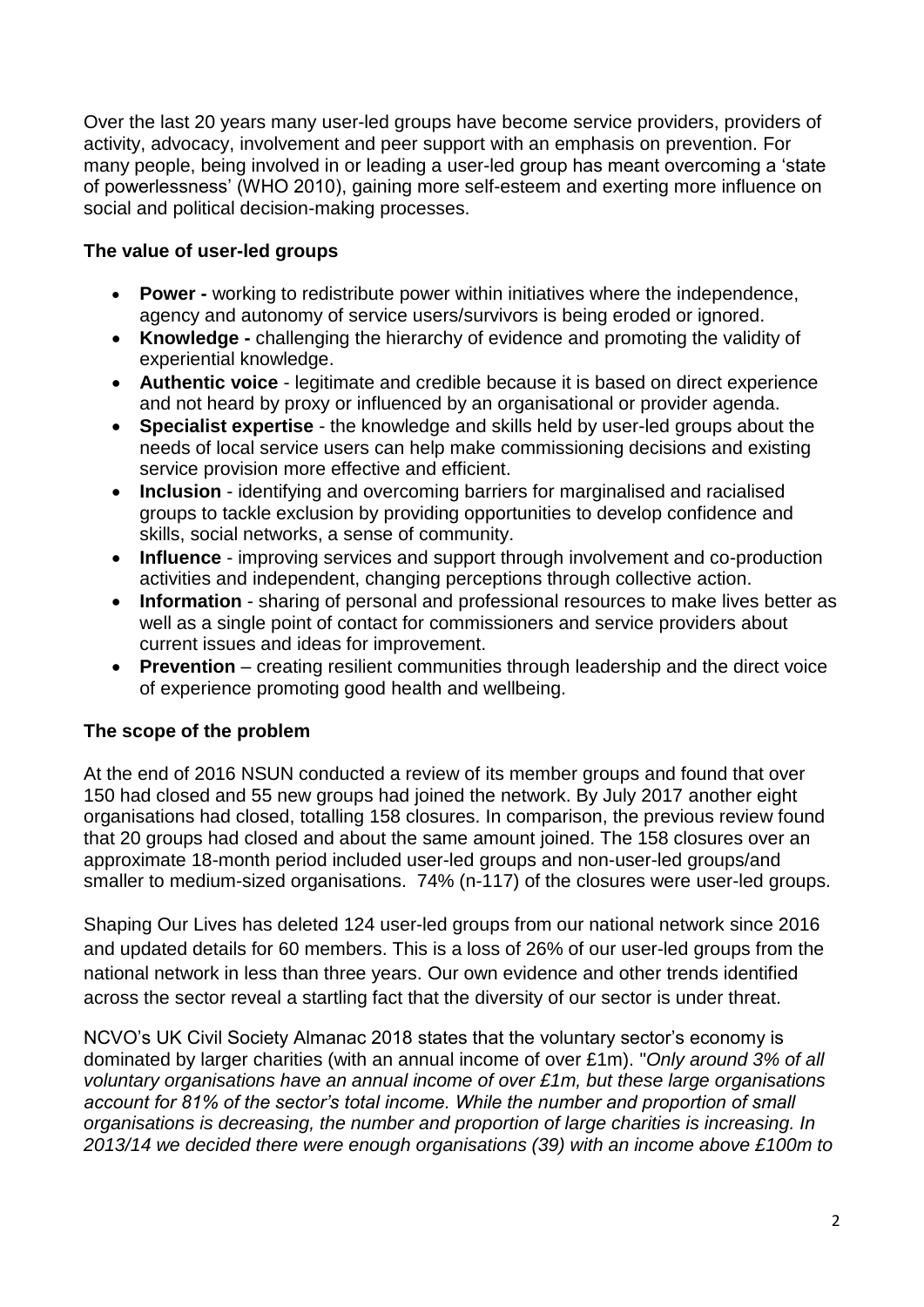*create a separate category of super-major charities. Their number continues to grow; there were 45 in 2015/16, compared with 42 in 2014/15." (*UK Civil Society Almanac 2018, NCVO [https://blogs.ncvo.org.uk/2018/05/09/almanac-](https://blogs.ncvo.org.uk/2018/05/09/almanac-2018-what-does-the-data-tell-us/)[2018-what-does-the-data-tell-us/\)](https://blogs.ncvo.org.uk/2018/05/09/almanac-2018-what-does-the-data-tell-us/)

## **Why has this happened?**

### **A) Austerity cuts to government funding**

In recent years, many ULOs have received grant funding from local government. However, continued severe cuts to public funding means that this type of funding has disappeared - (analysis by the Local Government Association (LGA) has revealed that, overall, councils will have suffered a 77 per cent decrease in the government funding between 2015/16 and next year, dropping from £9,927m in 2015-16 to £2,284m in 2019-20 [https://www.independent.co.uk/news/uk/home-news/england-council-budget-cuts](https://www.independent.co.uk/news/uk/home-news/england-council-budget-cuts-government-austerity-social-services-essential-care-safety-a8559486.html)[government-austerity-social-services-essential-care-safety-a8559486.html\)](https://www.independent.co.uk/news/uk/home-news/england-council-budget-cuts-government-austerity-social-services-essential-care-safety-a8559486.html).

A trend to award large contracts to national private sector organisations to manage the subcontracting of smaller contracts has intensified the problem. ULOs have often lost their existing service contract to these large operators and then been asked to deliver the same service for a much reduced budget. ULOs have reported that they are not prepared to lower the quality of their services to the extent necessary and/or cannot afford to continue to deliver the service.

Those ULOs that are still receiving Local Authority funding, either through grants or commissioned services, have reported that the work they do to protect the lives of service users is now sometimes in conflict with the actions of their local government. This is creating tensions, pressurising ULOs not to speak out about damaging local service cuts because they fear losing contracts if they do.

# **B) Other funding**

The 'Strengthening DPULOs programme' ended in March 2015 and many of the development initiatives and funds to create sustainable ULOs are no longer available. Although grant making trusts and foundations have shown commitment to funding the userled sector, there is often a focus on 'service' delivery in a project funding model. ULOs stepped up to the funding demands, but there is now increasing evidence that they are unable to sustain longer term project funding and finance their core running costs on project funding alone.

Survival of ULOs is been threatened by funding policies that restrict the amount of a grant as a proportion of turnover. As funding has disappeared from traditional sources, the turnover of ULOs has shrunk and consequently they can only apply for small grants, making capacity building very difficult and creating structural barriers in the way of their sustainability.

# **C) Blurring of identities**

The varying success and recent demise of user-led groups has led to a situation where the boundaries and definitions for user-led groups have become blurred. Other organisations